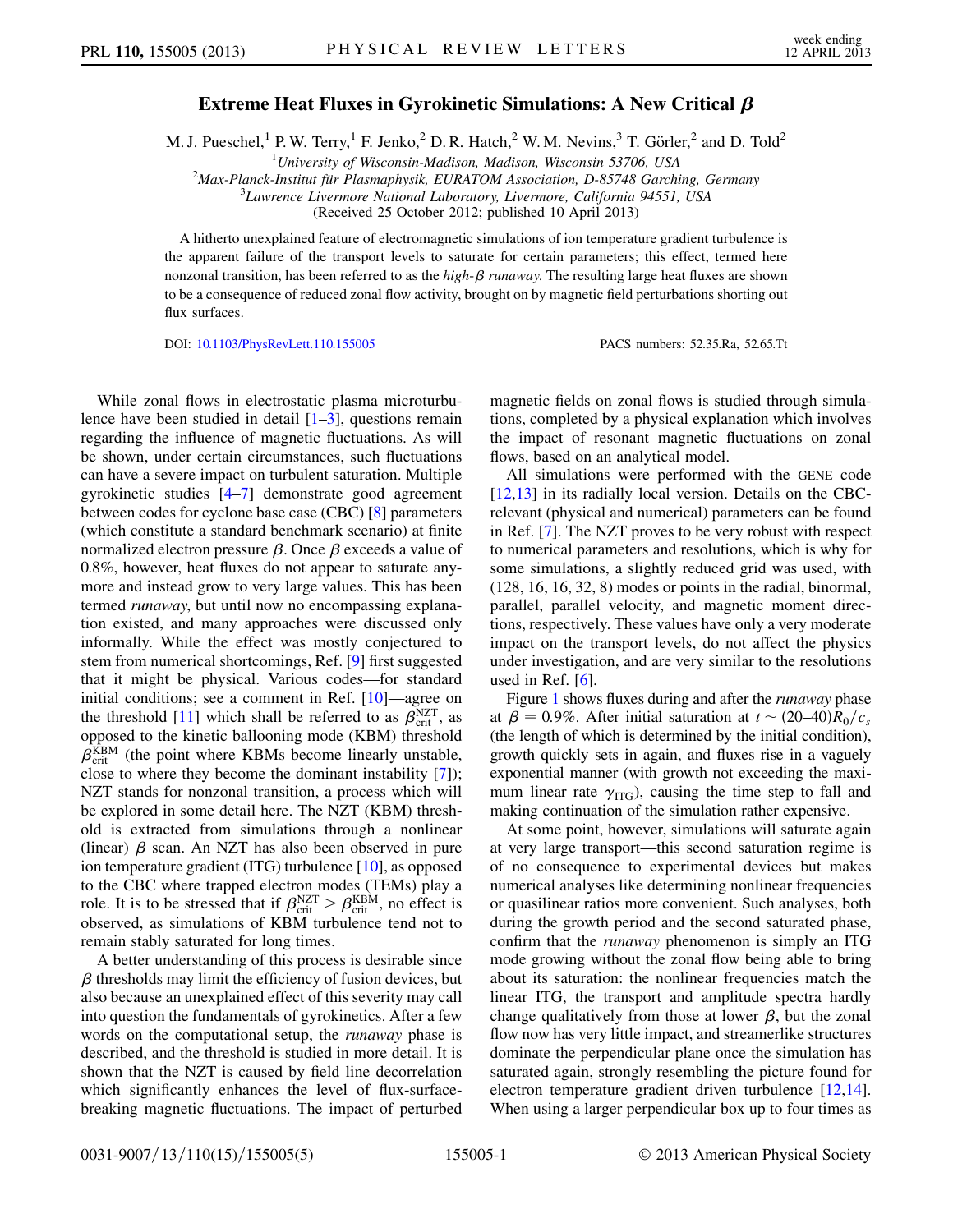<span id="page-1-0"></span>

FIG. 1 (color online). Transport levels Q for  $\beta = 0.9\%$ : the black solid, red dashed, and blue dotted lines correspond to the ion and electron electrostatic fluxes, and the electron electromagnetic flux, respectively. Both plots show the same data, the lower on a logarithmic axis, with black dotted lines of a slope twice the maximum linear growth rate, which is not exceeded by the  $Os$ .

big on each side as the default choice, the flux levels during the second saturation phase are lowered somewhat, but still orders of magnitude higher than those at lower  $\beta$ .

For a variety of reasons, it is preferable to replace the term runaway with nonzonal transition, and to refer to  $\beta_{\text{crit}}^{\text{NZT}}$  as the NZT threshold—this nomenclature will be used throughout this Letter.

Known cases showing an NZT all exhibit background gradients larger than typically observed in experiments. The dependence of  $\beta_{\text{crit}}^{\text{NZT}}$  on the background gradients  $\omega_{n,T} = R_0/L_{n,T}$  was thus assessed, where  $R_0$  is the major radius and  $L_{n,T}$  denotes the gradient scale length of the background temperature or density. Figure [2](#page-1-1) shows that  $\beta_{\text{crit}}^{\text{NZT}}$  depends more strongly on those gradients than does  $\beta_{\text{crit}}^{\text{KBM}}$ , and that increasing gradients will lower the NZT relative to the KBM threshold. Combined, these dependencies resemble some features of the ITG (stronger drive for higher  $\omega_{Ti}$  and  $\omega_n$ ) as well as some of microtearing (stronger drive for higher  $\omega_{Te}$  and  $\omega_n$ ) [[15](#page-4-9)].

The NZT appears in some sense to be nearly marginal at standard CBC parameters (i.e., the NZT and the KBM threshold are of a similar magnitude), showing sometimes significant stretches of low-flux saturation before transitioning to high fluxes.

This leads to the central question of what brings about this change in the ITG-zonal-flow balance. No changes in the linear physics are observed near  $\beta_{\text{crit}}^{\text{NZT}}$ , such as the occurrence of new (subdominant but unstable) modes, phase or frequency shifts, or quasilinear flux ratios. A secondary instability analysis—measuring the growth of secondary modes destabilized through the nonlinear action of the linear mode—was performed, again revealing no significant changes of the nonlinear zonal flow drive between  $\beta = 0.7\%$  and 0.[9](#page-4-2)%. In Ref. [9], subcritical

<span id="page-1-1"></span>

FIG. 2 (color online). Impact of gradient variations  $\Delta \omega$  on  $\beta_{\text{crit}}^{\text{NZT}}$  (normalized to  $\beta_{\text{crit}}^{\text{KBM}}$ ) for CBC and ITG case parameters. Different symbols and colors indicate different gradients. Vertical arrows signify that for a particular  $\Delta \omega$ , the NZT threshold lies above the ballooning threshold.

excitation of KBMs as a tertiary instability (which in turn is excited nonlinearly by the secondary mode) due to nonlinear profile corrugations of temperature and density fluctuations was put forward as a possible cause. While the analyses in that paper are interesting and important in their own right, they do not apply here: the corrugation amplitudes near  $\beta_{\text{crit}}^{NZT}$  are far too small to destabilize KBMs subcritically at this  $\beta$ ; moreover, Ref. [\[9](#page-4-2)] ignores corrugations of the electrostatic potential—GENE simulations show that they can negate the effect of the pressure corrugations via shear flow. All in all, no subcritical KBM destabilization is possible for CBC parameters. In addition to this tertiary instability analysis, the nonlinear excitation of stable linear eigenmodes was studied for the present work. An investigation of the  $\sim 10^4$  modes with the least negative growth rate revealed practically no changes at  $\beta_{\text{crit}}^{\text{NZT}}$  with respect to the relative distribution of nonlinear amplitudes, even taking into account the vastly different fluxes during the second saturation regime. More details on the analyses mentioned here, as well as on nonlinear energy transfer, will be published in a separate paper. Regarding the latter, one can compute the  $(k'_x$ -averaged) nonlinear transfer  $\mathcal N$ from  $k_y$  to  $k'_y$  [[16\]](#page-4-10): The result for  $k''_y = k_y - k'_y = 0$ , normalized to the sum over all interactions with  $k_v'' \neq 0$ , constitutes a good measure for zonal flow coupling. Looking at this quantity in the range of  $0 < k_y \le 0.35$  (and  $k_x = 0$ ), one finds that  $\mathcal{N}(k_y, \beta = 0.7\%) < 0$  (indicating that the zonal flow facilitates transfer to higher  $k_x$ , consistent with the conventional zonal flow shearing paradigm), whereas  $\mathcal{N}(k_{v}, \beta = 0.9\%) > 0$  (indicating that the zonal flow does not contribute to saturation), with  $\langle \mathcal{N}(\beta = 0.9\%) \rangle_{kv} \approx$  $0.3|\langle \mathcal{N}(\beta=0.7\%) \rangle_{ky}|$ . In other words, zonal flow coupling is fundamentally changed once  $\beta_{\text{crit}}^{\text{NZT}}$  is exceeded.

This picture is confirmed by a closer look at the shearing rate  $\omega_s = \langle k_x^2 \Phi_{fs} \rangle$ , where  $\Phi_{fs}$  is the flux-surface average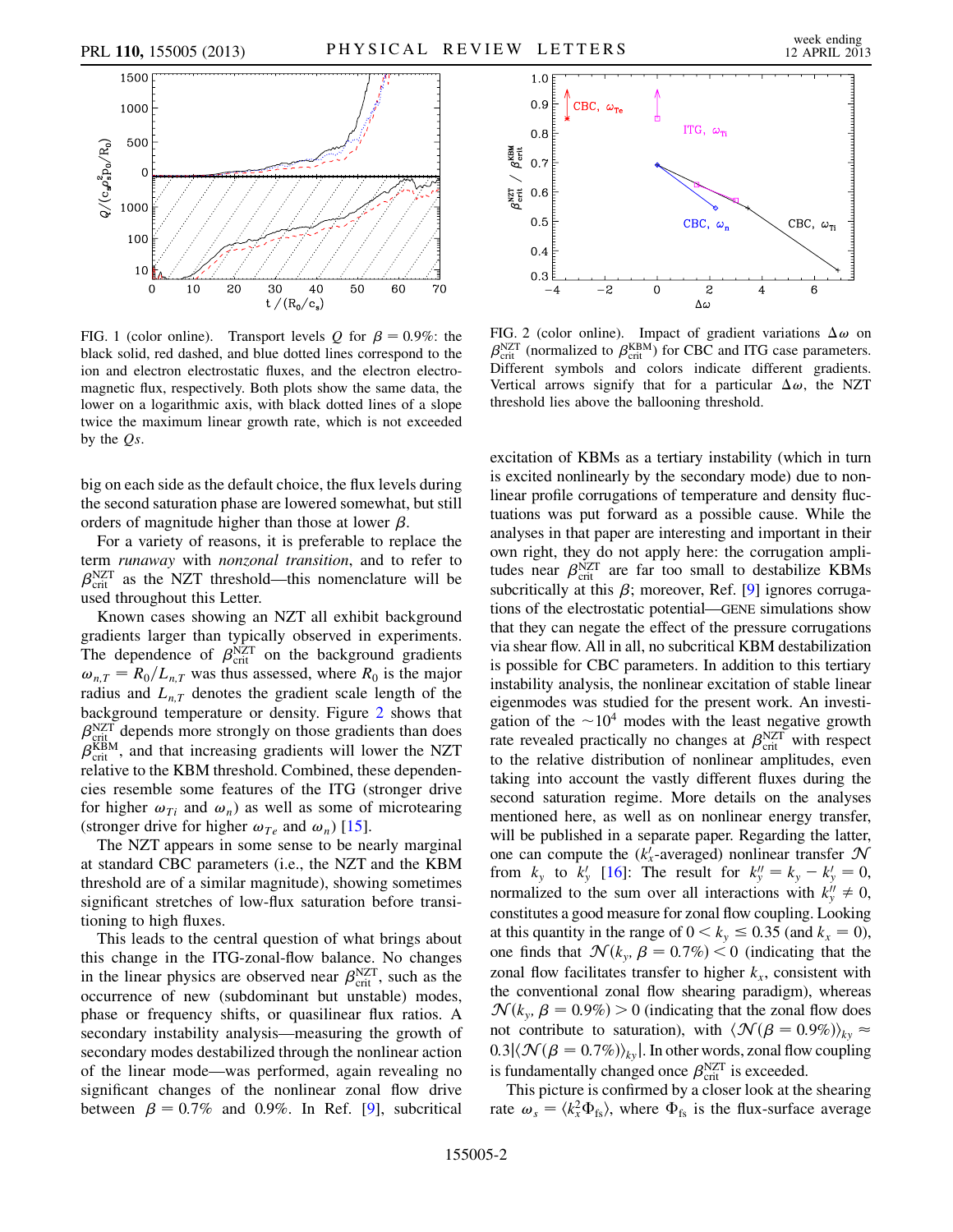of  $\Phi$ . This quantity parameterizes the effect of zonal flows, regardless of whether they regulate turbulence by energy transfer to stable modes or by shearing. It increases from  $\sim$ 2 during transient saturation to around 3–4 afterwards; however, the root-mean-square  $\Phi_{\rm rms}$  increases by many orders of magnitude during the same time span, meaning the shearing rate—and thus the zonal flow—becomes less and less important.

Recently, it has been shown that (radial) magnetic fluctuations  $B<sub>x</sub>$  are composed of a quasilinear odd-parity component and an even-parity component, the latter of which is brought about by a subdominant microtearing mode [\[16](#page-4-10)[,17\]](#page-4-11). Therefore, turbulent magnetic fields tend to contain some resonant (even-parity)  $B<sub>x</sub>$  components which are able to break flux surfaces. As will be demonstrated, the nonresonant (odd-parity)  $B_x$  fluctuations which are excited as part of the linear ITG mode can also become fluxsurface-breaking under certain conditions—while usually not considered as a cause for magnetic stochasticity, this effect can play a crucial role when  $B_x$  is spatially incoherent: Consider a field line subjected to an odd-parity  $B_x$ . Following this field line poloidally from  $-\pi$  around the torus, one finds it to be radially displaced by a distance  $\Delta r_{1/2} = r(0) - r(-\pi)$  from the unperturbed flux surface after half a poloidal turn. The mean displacement over the second half turn is then  $\Delta r_{2/2} \approx -\Delta r_{1/2}C_{Bxx}(\Delta r_{1/2}),$ where it is sufficient here to approximate the radial correlation function of  $B_x$  as being parabolic in  $\Delta r/\lambda_{Bxx}$  at small and vanishing at large separation,  $C_{Bxx}(\Delta r) \approx \max[1 (\Delta r/\lambda_{Bxx})^2$ , 0], with the radial correlation length of  $B_x$ denoted by  $\lambda_{Bxx}$ , which describes the radial displacement where the auto-correlation function of  $B<sub>x</sub>$  (taken at the outboard midplane) has decreased to 0.368. Consequently, the squared radial displacement after a full turn becomes

<span id="page-2-1"></span>
$$
(\Delta r_{1/2} + \Delta r_{2/2})^2 \approx 2\Delta r_{1/2}^2 [1 - C_{Bxx}(\Delta r)]
$$
  

$$
\approx 2\Delta r_{1/2}^2 \min[(\Delta r_{1/2}/\lambda_{Bxx})^2, 1].
$$
 (1)

When  $\Delta r_{1/2} < \lambda_{Bxx}$ , the field line returns to its original position, thereby preserving flux surfaces. As  $\Delta r_{1/2} \sim$  $\lambda_{Bxx}$ , however, the field line decorrelates from  $B_x$  after its first half turn, and  $\Delta r_{2/2}$  will no longer cancel  $\Delta r_{1/2}$ . Note that, in general,  $\Delta r_{1/2}$  is determined by both the resonant and the nonresonant components of  $B<sub>x</sub>$ . Figure [3](#page-2-0) shows that for CBC parameters, the first (i.e., most displaced) field lines reach the decorrelation condition  $\Delta r_{1/2} \sim \lambda_{Bxx}$  very near  $\beta_{\text{crit}}^{\text{NZT}}$ . The sharp threshold for the NZT can be understood by considering the behavior of the stochastic radial conductivity  $\sigma_x \propto D_m$ , where  $D_m \approx \langle \Delta r_{1/2} + \Delta r_{2/2} \rangle^2 / (2 \pi q_0 R_0)$ is the magnetic diffusivity [\[18](#page-4-12)]. With  $\Delta r_{1/2} \propto \beta$  and using Eq. [\(1](#page-2-1)), it can be seen that  $\sigma_x \propto \beta^4$  for  $\beta \leq \beta_{\text{crit}}^{\text{NZT}}$  in the case of purely nonresonant  $B<sub>x</sub>$ . Once the threshold is crossed, the increase becomes less pronounced with a scaling of  $\sigma_r \propto \beta^2$ .

An NZT has also been observed in the ITG case [\[10\]](#page-4-3) (where  $\omega_{Te} = 0$ . Moreover, note that a Poincaré section

<span id="page-2-0"></span>

FIG. 3 (color online). Half-turn radial field line displacement  $\Delta r_{1/2}$  and  $B_x$  correlation length  $\lambda_{Bxx}$  as a function of  $\beta$ ; linear fits indicate an intersection just above  $\beta = 0.8\%$ .

based on an artificial, fully nonresonant  $B<sub>x</sub>$  shows stochasticity at sufficiently high fluctuation levels. The sensitivity of the NZT threshold to  $\omega_{Ti}$  can be explained by the dependence of  $B_x$  on the total heat diffusivity [[19](#page-4-13)], which for ITG turbulence depends strongly on  $\omega_{Ti}$ . To illustrate the consequences of zonal flows being subjected to magnetic fluctuations, a study of their corresponding impact is presented below.

Zonal flows are unstable to geodesic acoustic modes (GAMs). After these have decayed away, the resulting residual state is stable in the absence of collisions [[1](#page-3-0),[2\]](#page-3-3). For such simulations, background gradients and magnetic shear are turned off, and only one finite  $|k<sub>x</sub>|$  is included. When adding a binormal  $B_y$  (self-consistently or as a constant), the residual level remains unchanged; the same goes for a nonresonant radial  $B_x(k_x = 0)$ , e.g.,  $B_x \propto \sin z$ , where  $z$  is the parallel coordinate. Only when adding a resonant  $B_x$ , e.g.,  $B_x \propto z^0$ , does the picture change—see Fig. [4](#page-3-4) (here,  $B<sub>x</sub>$  is time-independent)—while the GAM oscillations (not shown) do not feel its impact, the residual level sees a quadratic decrease with time. Physically, the electrons peel off their flux surface radially through parallel motion along perturbed field lines, creating radial currents which weaken the zonal flow. Practically, collisions or hyperdiffusion can be used to dampen the GAMs more quickly and obtain a cleaner residual; alternatively, the initial condition can be modified to result in a residual with near-Maxwellian ions, yielding the same effect at lower simulation cost.

The point  $t_{\Phi=0}$  depends only on the resonant component of  $B_x$ , and can be parametrized (with  $q_0$  denoting the safety factor and  $\epsilon_t$  the inverse aspect ratio) via  $t_{\Phi=0} \propto$  $q_0(\epsilon_t^{-1/6})B_x^{-1}$ , independently of the zonal flow  $k_x$  thorough tests were performed to ensure numerical convergence. Note that while this study focuses on resonant  $B<sub>x</sub>$ , it is equally applicable to nonresonant but flux-surfacebreaking fluctuations in the context of the NZT.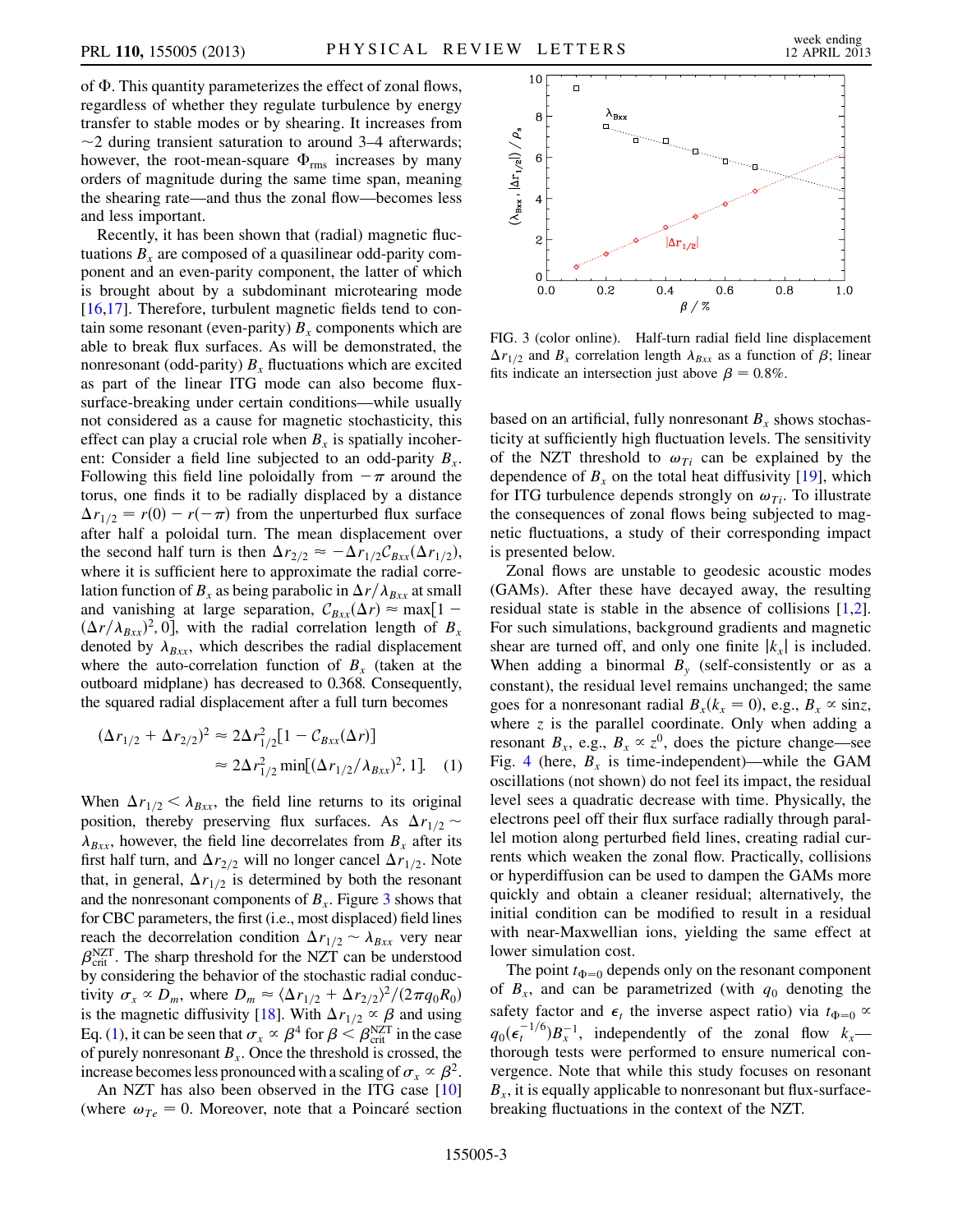<span id="page-3-4"></span>

FIG. 4 (color online). Zonal flow decay in the presence of various values of a resonant and time-independent  $A_{\parallel} \propto B_{\rm r}$ . Shown is the real part of the electrostatic potential  $\Phi$  relative to the residual  $\Phi_R$  [with Im( $\Phi$ )  $\ll$  Re( $\Phi$ )]; time is measured relative to  $t<sub>R</sub>$ , where the residual had been reached ( $B<sub>x</sub>$  is turned on  $t = t<sub>R</sub>$ ). The dotted red line shows an exemplary quadratic fit to the data, consistent with analytical theory.

Instead of a constant amplitude,  $B<sub>x</sub>$  can be chosen to scale with the spatially averaged  $|\Phi|$ , thus creating a decay resembling an exponential curve which depends on the various physical parameters in a similar way as the above study. This imitates the turbulent scenario more closely, but does not include the destabilizing reaction of the ITG turbulence to the diminished zonal flow. In summary, these zonal flow studies illustrate the destructive impact of a flux-surface-breaking  $B_x$  on the zonal flows, corroborating the above description of the NZT. Next, these findings are compared to the results of an analytical model.

A constant-in-time, resonant  $B_x(k_x = 0)$  can be added to the calculations presented in Refs.  $[1,2]$  $[1,2]$  $[1,2]$ . The full derivation has to be deferred to a separate publication—here, only key assumptions and results will be shown. In such a magnetic field, electrons will leave a flux surface through parallel motion on a time scale depending on their individual  $v_{\parallel}$ . At short times, the ions do not (yet) respond to the electrons, and ambipolar effects are expected to be small. With  $B_x$  entering solely through the source  $S_k^{\Phi}$ , a Laplace transform of  $\Phi$  leads to

$$
\Phi(t) = \int_0^t \lambda(t')\kappa(t-t')dt',\tag{2}
$$

with

$$
\lambda(t) = \frac{\Phi(t=0)}{\mathcal{R}} - \frac{2 \int dv_{\perp} F_0(v_{\perp}) S_k^{\Phi}(e^{\alpha^2 t^2} - 1)}{(n_0 e/T_i) k_{\perp}^2 \rho_s^2 \mathcal{R}}, \quad (3)
$$

where the frequencylike parameter  $\alpha = v_{\parallel}k_xB_x/B_0$  and the residual factor  $\mathcal{R} = 1 + 1.6q_0^2/\epsilon_t^{1/2}$  have been introduced, as well as the adiabatic response  $\kappa(t)$  which involves poles for residue integration. The other quantities are the perpendicular velocity  $v_{\perp}$  and the background distribution  $F_0$ . For short times t, the form of  $\lambda(t)$  will determine the behavior of  $\Phi(t)$ , as  $\kappa(t) \to \delta(t)$ . As expected,  $\lambda(t)$  includes the usual residual, but the second term causes the potential to decrease quadratically in time, as  $\exp(\alpha^2 t^2) - 1 \approx \alpha^2 t^2$  for small t. In GENE normalization,  $\alpha^2 t^2 \sim (m_i/m_e) k_x^2 t^2 B_x^2 / B_0^2$ , and thus the smallargument expansion holds over a large range of  $t$  shown in Fig. [4](#page-3-4) (here,  $k_y = 0.05$ ), consistent with the fact that the dotted curve provides an excellent fit for  $t \leq 100c_s/R_0$ . The central features of the simulations have thus been recovered. The attention is now focused again on the overall explanation of the NZT.

The following consistent picture emerges: the ITG mode grows linearly and excites a zonal flow through which it saturates. If  $\beta > \beta_{\text{crit}}^{\text{NZT}}$ , sufficiently strong, nonresonant  $B_x$ fluctuations created by the linear mode then decorrelate field lines and cause the zonal flow to decay due to flux surfaces shorting out (with or without the help of resonant fluctuations), in turn allowing the ITG transport to increase. Therefore, the ITG mode will continue to grow, without the zonal flow being able to counteract it sufficiently to saturate it, and the  $B_x$  amplitude will grow in tandem. Once very large fluxes are reached, it can be conjectured that the turbulence saturates via a Kelvin-Helmholtz-type mechanism [\[12](#page-4-5),[20\]](#page-4-14); little physical meaning can be attached to that phase, however. As a consequence of its zonal flow dynamics, TEM turbulence is likely not prone to an NZT. While for certain parameter regimes, zonal flows play some role in TEM saturation  $[21]$  $[21]$ , the mode should be able to fall back on nonzonal saturation at similar or slightly larger transport values if the zonal flows are critically weakened.

In conclusion, a physical explanation for the phenomenon of the nonzonal transition has been provided, involving the reduction of zonal flow strength by radial magnetic fluctuations. Not only does this create a new  $\beta$  limit which can be more restrictive than the KBM threshold for sufficiently large pressure gradients—larger, however, than those of typical present-day fusion experiments—but it may also open new approaches to plasma control: an external mechanism to suppress fluctuations would bolster the zonal flows and thus reduce transport.

The authors wish to acknowledge valuable discussions with C. C. Hegna, T. Dannert, D. Carmody, F. Hinton, R. E. Waltz, and J.-H. Kim.

- <span id="page-3-3"></span><span id="page-3-0"></span>[1] M. N. Rosenbluth and F. L. Hinton, *[Phys. Rev. Lett.](http://dx.doi.org/10.1103/PhysRevLett.80.724)* **80**, [724 \(1998\)](http://dx.doi.org/10.1103/PhysRevLett.80.724).
- <span id="page-3-1"></span>[2] F.L. Hinton and M.N. Rosenbluth, [Plasma Phys.](http://dx.doi.org/10.1088/0741-3335/41/3A/059) [Controlled Fusion](http://dx.doi.org/10.1088/0741-3335/41/3A/059) 41, A653 (1999).
- <span id="page-3-2"></span>[3] P. H. Diamond, S.-I. Itoh, K. Itoh, and T. S. Hahm, [Plasma](http://dx.doi.org/10.1088/0741-3335/47/5/R01) [Phys. Controlled Fusion](http://dx.doi.org/10.1088/0741-3335/47/5/R01) 47, R35 (2005).
- [4] Y. Chen, S. E. Parker, B. I. Cohen, A. M. Dimits, W. M. Nevins, D. Shumaker, V. K. Decyk, and J. N. Leboeuf, Nucl. Fusion 43[, 1121 \(2003\)](http://dx.doi.org/10.1088/0029-5515/43/10/013).